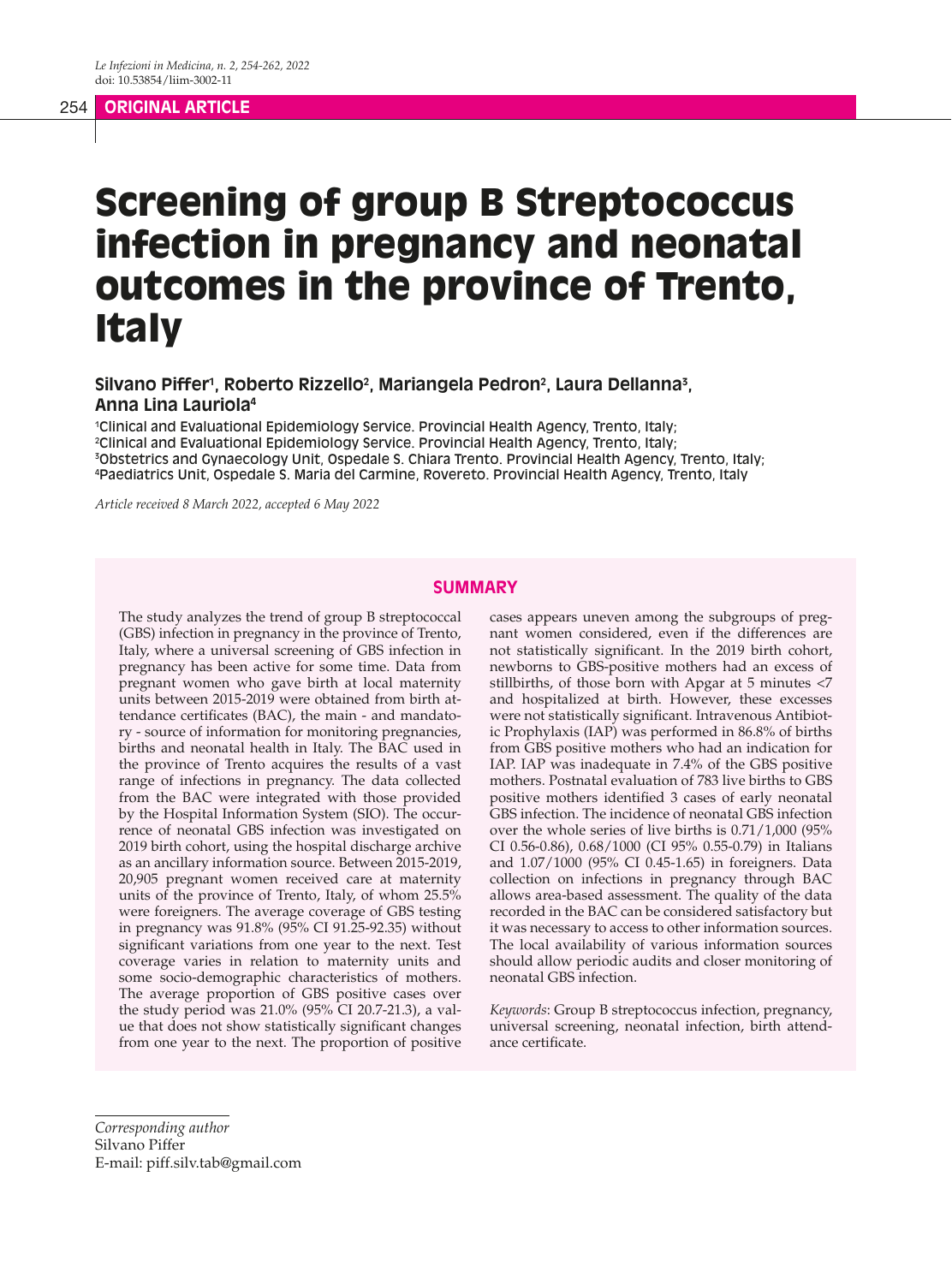#### **N** INTRODUCTION

Group B streptococcus (*Streptococcus agalacti-ae* or group B beta hemolytic streptococcus) (GBS) is one of the many bacteria present within the body where, normally, it does not cause any problems [1]. An infection during pregnancy, with colonization of the gastrointestinal and/ or genitourinary tract, occurs on average in one out of 4 pregnancies with wide variations in the prevalence between different countries [2, 3-11]. In pregnant women, GBS colonization can cause urinary infections, chorioamnionitis, endometritis or infectious complications from caesarean section. It can also be responsible for miscarriage or premature rupture of membranes which can lead to preterm birth [12-14]. A GBS colonization in pregnancy can involve a risk of transmission of the bacterium from mother to newborn during the passage through the birth canal, although in most cases this colonization does not result in serious consequences for the newborn. In any case, GBS represents one of the main causes of severe neonatal infection and especially in the presence of specific risk factors, neonatal colonization can cause invasive infections [2, 15]. These must be distinguished, on the basis of the time in which symptoms develop, in an early infection, with clinical onset within 7 days of birth and a late infection, with onset of symptoms from 8 days up to 3 months of life. The early form often manifests as sepsis, pneumonia, respiratory distress, while the late form, generally associated with an environmental contamination, manifests above all as meningitis, often with permanent outcomes [2, 15]. The Centers for Disease Control and Prevention (CDC) first published consensus guidelines on the prevention of perinatal group B streptococcal (GBS) disease in 1996 [16]. These guidelines, with subsequent amendments provide for universal screening for group B streptococcal infection in pregnancy and intrapartum antibiotic prophylaxis (IAP) in pregnant women who are GBS positive [17-19]. This procedure has proven to be more effective than the approach based on the presence of specific risk factors, in preventing GBS invasive neonatal disease, especially the early onset form [18, 20]. In many countries, including Italy, there is a universal screening of GBS infection in pregnancy, through the execution of a vaginal and rectal swab to be performed between the 36th and

 $37<sup>th</sup>$  week of gestation. In Italy, this procedure is one of the checks exempt from cost sharing and it is recommended by the national guidelines on physiological pregnancy [21]. In the province of Trento (north east Italy, 540.00 inhabitants as of 31 December 2019), the screening of GBS infection in pregnancy has been active for almost twenty years and the results of the vaginal and rectal swabs for the search for the presence of GBS have been recorded in the Birth Assistance Certificate (BAC) for fifteen years. Throughout Italy, the completion of this document by the healthcare professionals present at the time of the birth is mandatory by law [22]. This paper provides data on the prevalence of GBS colonization in the pregnant women who delivered at the maternity units of the province of Trento, Italy, between 2015 and 2019, and also evaluates the use of IAP and neonatal outcomes on newborn to GBS-positive mothers in the 2019 birth cohort.

## **NO PATIENTS AND METHODS**

As recommended by the national guidelines for the assistance of physiological pregnancy, the GBS testing protocol operating in the province of Trento provides for a vaginal-rectal swab to be performed between the 36th and 37th week [21]. The swabs are performed, in the event of a full-term pregnancy, at the local family counselling centers. Two swabs (vaginal and rectal), are routinely performed by the clinicians before the digital examination and avoiding the use of the speculum when taking the vaginal sample. If there is a threat of preterm labor, a vaginal swab and a cervical swab are performed. Ampicillin is the drug of choice for IAP. However, it is not recommended for patients with scheduled caesarean birth due to the very low risk of transmission of GBS to the fetus/newborn [22]. In scheduled caesareans birth, prophylaxis is not done with ampicillin for GBS, but with a cephalosporin as operative prophylaxis. Ampicillin dosage, in case of premature rupture of the membranes, is initially 2g by intravenous infusion, then 1g every 6 hours until the onset of labor and then 1 g every 4h. If the woman is already in labor at hospital admission, the initial 2 g intravenously is given instead and then 1 g every 4 hours until delivery. In case of allergy to ampicillin, clindamycin (900 mg every 8 hours) is administered upon results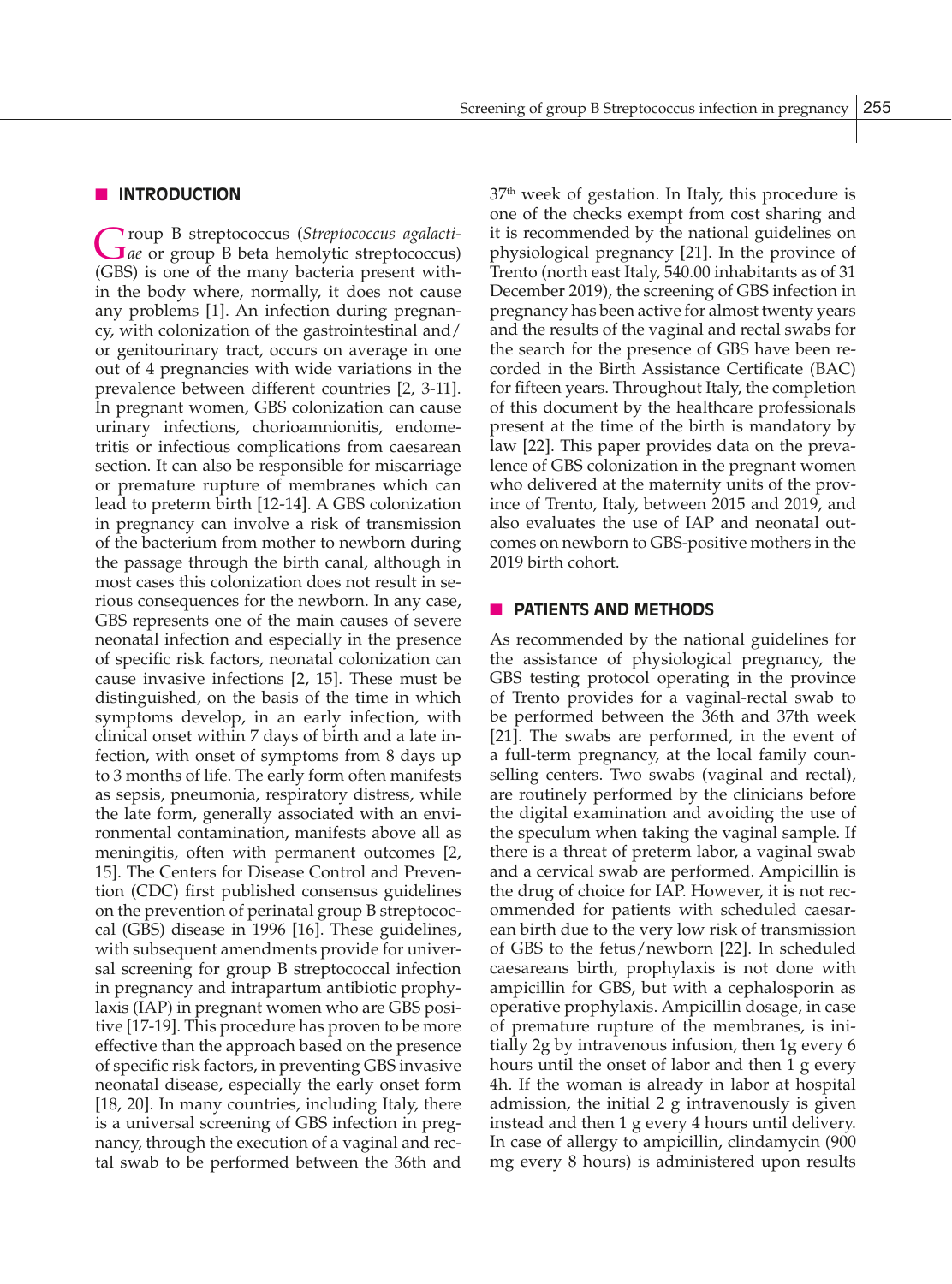of susceptibility tests. In the event that a pregnant woman enters the hospital during the expulsion period and the result of the swab is not known, the GBS-positive woman protocol is used. The woman with premature rupture of the membranes and positive swab without contractions is induced immediately after the arrival of the entrance exams; while the woman with premature rupture of the membranes and negative swab without contractions is induced 24 hours after the rupture of the sac. We considered all assisted pregnant women, including those with GBS bacteriuria during ongoing pregnancy and those who previously gave birth to a child with invasive GBS disease. This is because the data entry criteria in the BAC do not allow for this type of differentiation. The identification of pregnancies at increased risk for vertical transmission of GBS is achieved using a culture-based approach. The result of the vaginal-rectal swab is generally recorded in the personal obstetric guide of the pregnant woman and systematically in the computerized archive of the BAC in all maternity units of the province of Trento. The BAC used in the province of Trento acquires more pregnancy-related parameters than is required by the ministerial template. More specifically, it also acquires information on antenatal serology screening for various infections and, in this particular case that for the ascertainment of GBS colonization. Registration in the BAC archive is the responsibility of the midwives present at the time of delivery. The criteria for the recording of vaginal-rectal swab results are the following: test not performed, negative test, positive test, results pending. For cases recorded in the BAC as results pending or positive test, we consulted and retrieved data from the hospital information system (SIO), an electronic repository used to store all the clinical information regarding both residents and non-residents who receive any service from the Provincial Health Service. The consultation of the SIO made it possible to ascertain the true positives cases. The SIO was also used to analyze the use of IAP amongst GBS positive pregnant and to ascertain the outcomes in newborn of GBS positive mothers. Access to the SIO was made by one of the authors (RR), expressly authorized for this task. We analyzed the coverage trend of vaginal-rectal swabs over time in all pregnant women assisted in all maternity units. Mean coverage is provided

with 95% confidence intervals. The coverage was also evaluated in relation to the following maternal variables: age groups, nationality, educational degree, parity, gestational age, residence in or out the province of Trento, and, only for those residents in Trento province, the geographic area of residence: urban vs. rural. The proportion of positive GBS mothers is analyzed by birth cohorts and by specified variables, similar to those used for the analysis of test coverage. The mean proportion of GBS positive mothers and those for the individual specified variables are provided with 95% confidence intervals. The obstetric outcomes and the neonatal outcomes for GBS positive mothers were analysed for the 2019 birth cohort, by comparing them to those of negative mothers, using BAC as primary informative source. The statistical significance of the differences, for the variables compared, was analyzed with the chisquared test or with the exact Fischer test, when necessary. The occurrence of any early or late neonatal invasive GBS infection of the newborns of a GBS positive mother was assessed at birth and up to the age of one year, using as primary informative source the hospital discharge forms archive (HDA). The cases with the following pathology codes ICD9 CM 771.8-771.89 were selected from HDA of live births in the year 2019 (4,203), with the additional code 041.02 in all diagnostic positions; the following ICD9 CM codes of procedure were also considered: 99.21 (injection of antibiotics) and 99.22 (injection of anti-infective agents) in all procedural positions (primary and secondary). The dataset thus obtained has been analyzed in detail on the SIO: for confirming a possible case of neonatal GBS infection and also for the evaluation of the use of IAP and its adequacy. The case of early or late neonatal GBS infection was defined by the cultural isolation (blood, urine, liquor) of the infectious agent.

### **n RESULTS**

Between 01 January 2015 and 31 December 2019, 20,905 pregnant women received care at maternity units of the province of Trento, Italy. 5% of pregnant women were resident in other regions. The corresponding number of live births for the same period was 21,209. The average age of the pregnant women, in the study period, was 32,4 years and the percentage of those of foreign na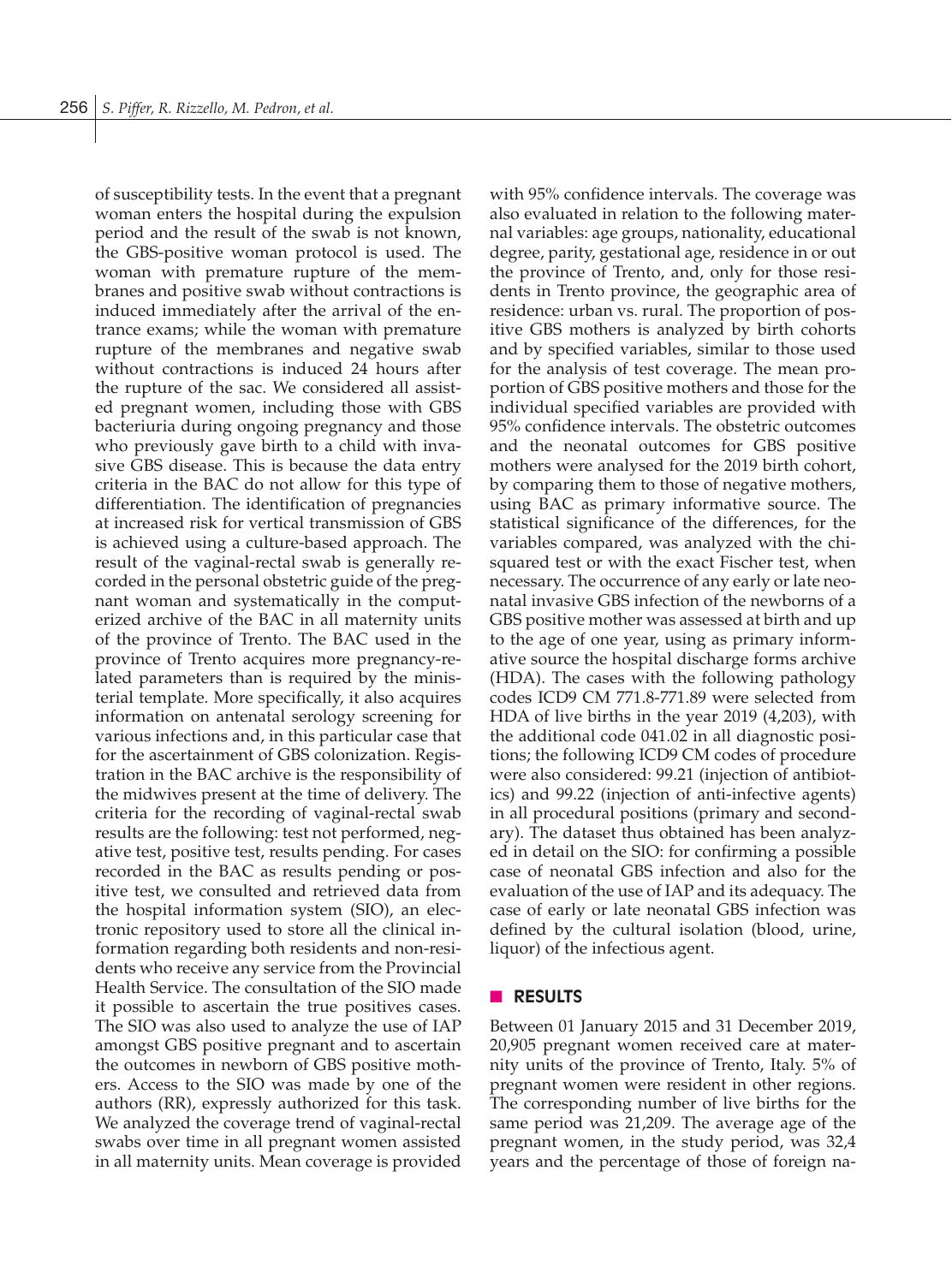tionality was 25,5%. The average coverage of GBS testing, considering all pregnant women, was 91.8% (95% CI 91.25-92.35) and it remains, for each year, above 90%, without significant variations from one year to the next (Figure 1). Test coverage was influenced by the annual number of births of maternity units (Figure 2); in fact, maternity units with a number of births up to 1000 per year (2 centers) has a higher coverage, with a statistically significant difference (p<0.0001) compared to maternity units with more than 1000 births/year (2 centers). The test coverage appears statistically significantly lower than expected in preterm births (p<0.0001), in mothers of age class  $\geq 35$  years (p<0.01), in foreign mothers (p<0.01), in mothers residing outside the province of Trento  $(p<0.001)$  and in mothers with low educational degree (p<0.001). There are no statistically significant differences in relation to the area of residence of women residing in the province of Trento and in relation to parity (Table 1). The average proportion of positive swab cases in the period under study was 21.0% (95%CI 20.7-21.3), a value that does not show statistically significant changes from one year to the next. The proportion of positive cases appears uneven among the subgroups of pregnant women considered, with non-statistically significant excesses, in pregnant women with term birth, in those aged >30 years, in Italians, in pregnant women resident in the







**Figure 2 -** Coverage of vaginal rectal screening for GBS infection, by size classes of births of maternity units in the province of Trento. Period 2015-2019.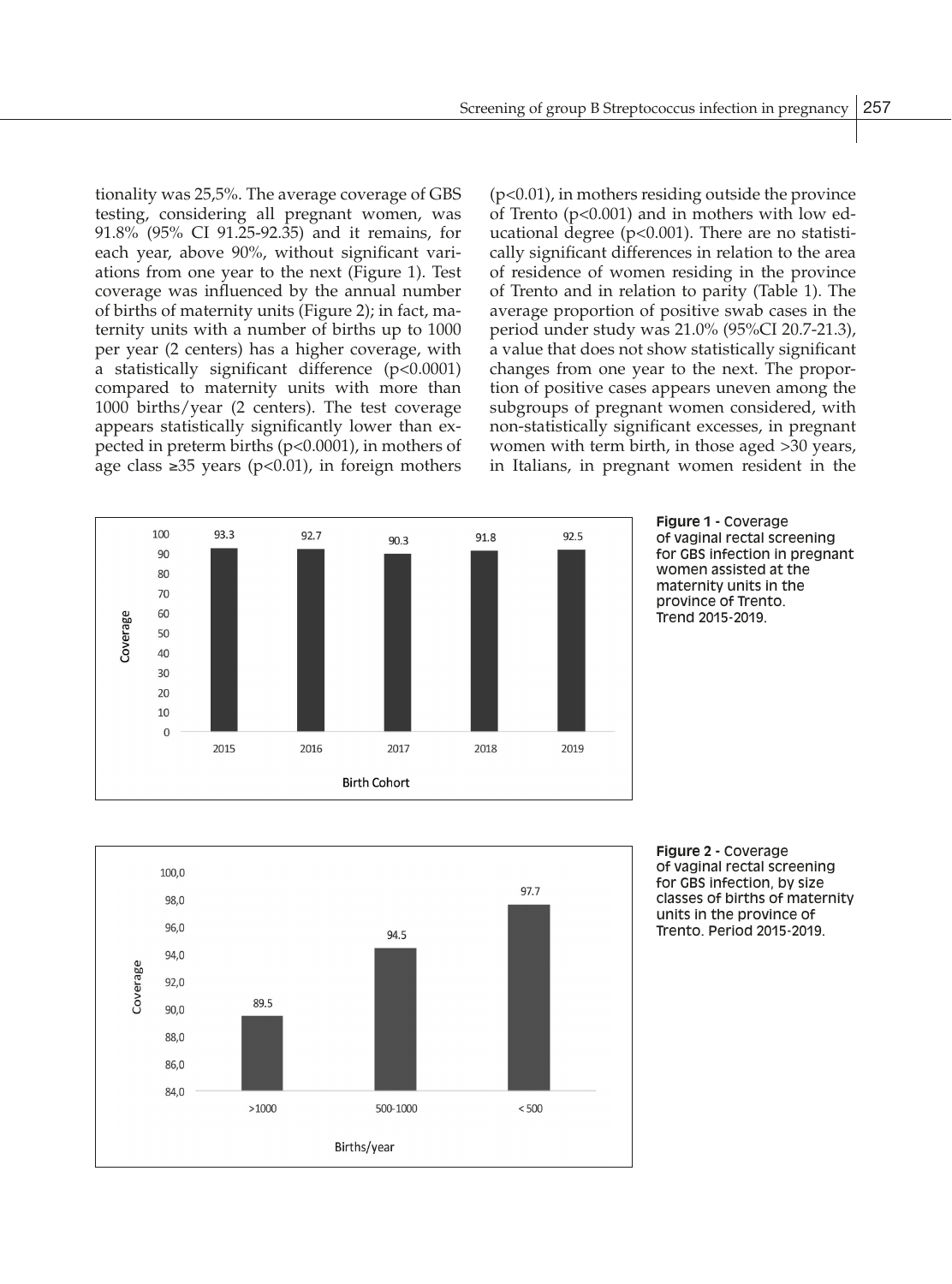#### **Table 1 -** Province of Trento. Coverage GBS testing with CI 95% according selected maternal variables. Period 2015-2019.

| Variables                                                                     | Coverage test (95% CI) |  |  |
|-------------------------------------------------------------------------------|------------------------|--|--|
| Gestational age                                                               |                        |  |  |
| Full-term pregnancy                                                           | 94.3 (93.9-94.6)       |  |  |
| Pre-term pregnancy                                                            | 53.7 (50.9-56.4)       |  |  |
| Mother's age class                                                            |                        |  |  |
| $<$ 25 y                                                                      | 91.9 (90.6-93.2)       |  |  |
| $25-29y$                                                                      | 92.4 (92.6.93.1)       |  |  |
| $30-34y$                                                                      | 93.0 (92.4-93.6)       |  |  |
| $35 + y$                                                                      | 90.4 (89.7-90.7)       |  |  |
| Mother's citizenship                                                          |                        |  |  |
| Italian                                                                       | 92.4 (91.9-92.8)       |  |  |
| Foreign                                                                       | 90.2 (89.4-90.9)       |  |  |
| Mother's residence                                                            |                        |  |  |
| In the province of Trento                                                     | 92.0 (91.6-92.4)       |  |  |
| Outside the province of Trento                                                | 88.2 (86.2-90.2)       |  |  |
| Geographical area of residence of women residing<br>in the province of Trento |                        |  |  |
| Urban area                                                                    | 90.4 (89.7-91.4)       |  |  |
| Rural area                                                                    | 92.5 (92.3-92.7)       |  |  |
| Mother's educational qualification                                            |                        |  |  |
| Degree                                                                        | 92.7 (92.1-93.3)       |  |  |
| High school                                                                   | 91.9 (91.4-92.4)       |  |  |
| Middle school                                                                 | 90.2 (89.1-91.3)       |  |  |
| Elementary School or none                                                     | 85.7 (82.4-89.0)       |  |  |
| Parity                                                                        |                        |  |  |
| Primiparous                                                                   | 92.4 (91.6-93.0)       |  |  |
| Multiparous                                                                   | 91.4 (90-8-91.9)       |  |  |

#### **Table 2 -** Province of Trento. Proportion of GBS positive pregnant women and 95% CI according to selected maternal variables. Period 2015-2019.

| Gestational age                                                               | $%$ GBS<br>positive cases | $CI$ 95%        |  |  |
|-------------------------------------------------------------------------------|---------------------------|-----------------|--|--|
| Pre-term                                                                      | 16.4                      | $(14-4-18.4)$   |  |  |
| Full-term                                                                     | 21.2                      | $(20.9 - 21.5)$ |  |  |
| Mother's age class                                                            |                           |                 |  |  |
| $<$ 25 y                                                                      | 19.3                      | $(17.8 - 20.8)$ |  |  |
| $25-29y$                                                                      | 19.6                      | $(18.5 - 20.7)$ |  |  |
| $30 - 34y$                                                                    | 21.5                      | $(20.7 - 22.3)$ |  |  |
| $35 + y$                                                                      | 21.8                      | $(21.0 - 22.6)$ |  |  |
| Mother's citizenship                                                          |                           |                 |  |  |
| Italian                                                                       | 21.3                      | $(21.0 - 21.6)$ |  |  |
| Foreign                                                                       | 20.2                      | $(19.3 - 20.9)$ |  |  |
| Mother's residence                                                            |                           |                 |  |  |
| Province of Trento                                                            | 20.9                      | $(20.4 - 21.3)$ |  |  |
| Outside Province of Trento                                                    | 23.4                      | $(22.2 - 24.4)$ |  |  |
| Geographical area of residence of women residing<br>in the province of Trento |                           |                 |  |  |
| Urban                                                                         | 17.5                      | $(16.3 - 18.7)$ |  |  |
| Rural                                                                         | 21.8                      | $(21.0 - 22.6)$ |  |  |
| Mother's educational qualification                                            |                           |                 |  |  |
| Degree                                                                        | 20.8                      | $(20.3 - 21.3)$ |  |  |
| High school                                                                   | 21.1                      | $(20.5 - 21.7)$ |  |  |
| Middle school                                                                 | 21.4                      | $(20.6 - 22.2)$ |  |  |
| Elementary/None                                                               | 19.6                      | $(18.6 - 20.6)$ |  |  |
| Parity                                                                        |                           |                 |  |  |
| Primiparous                                                                   | 20.2                      | $(19.7 - 20.8)$ |  |  |
| Multiparous                                                                   | 21.6                      | $(21.1 - 22.1)$ |  |  |

province who reside in rural areas and finally in the multiparous women. There is only one statistically significant excess: in residents outside the province (Table 2). Regarding the obstetric-neonatal outcomes, evaluated for the 2019 birth cohort, no statistically significant differences emerge between newborn from GBS positive vs. newborn to GBS negative mothers, in relation to the type of birth, gestational age and the presence of congenital malformations. In those born to a positive GBS mother, there are excesses in stillbirth, in the proportion of those born with Apgar at 5 minutes <7 and in hospitalized at birth. However, these excesses are not statistically significant (Table 3). IAP was performed in 86.8% of births from GBS positive mothers (680 cases), no cases born from a scheduled caesarean birth have been treated with IAP. In 2 cases (two precipitated deliveries) no prophylaxis is documented and in 50 cases (7,4%) (2 precipitated deliveries, 23 vaginal and 25 caesarean deliveries in labor) an IAP inadequate for timing and/or dosage is reported by the SIO. The totality of cases treated by an inadequate IAP are registered in the spoke maternity units with up to 1,000 live birth/year. Access to the SIO made it possible to identify about 15% of cases of antibiot-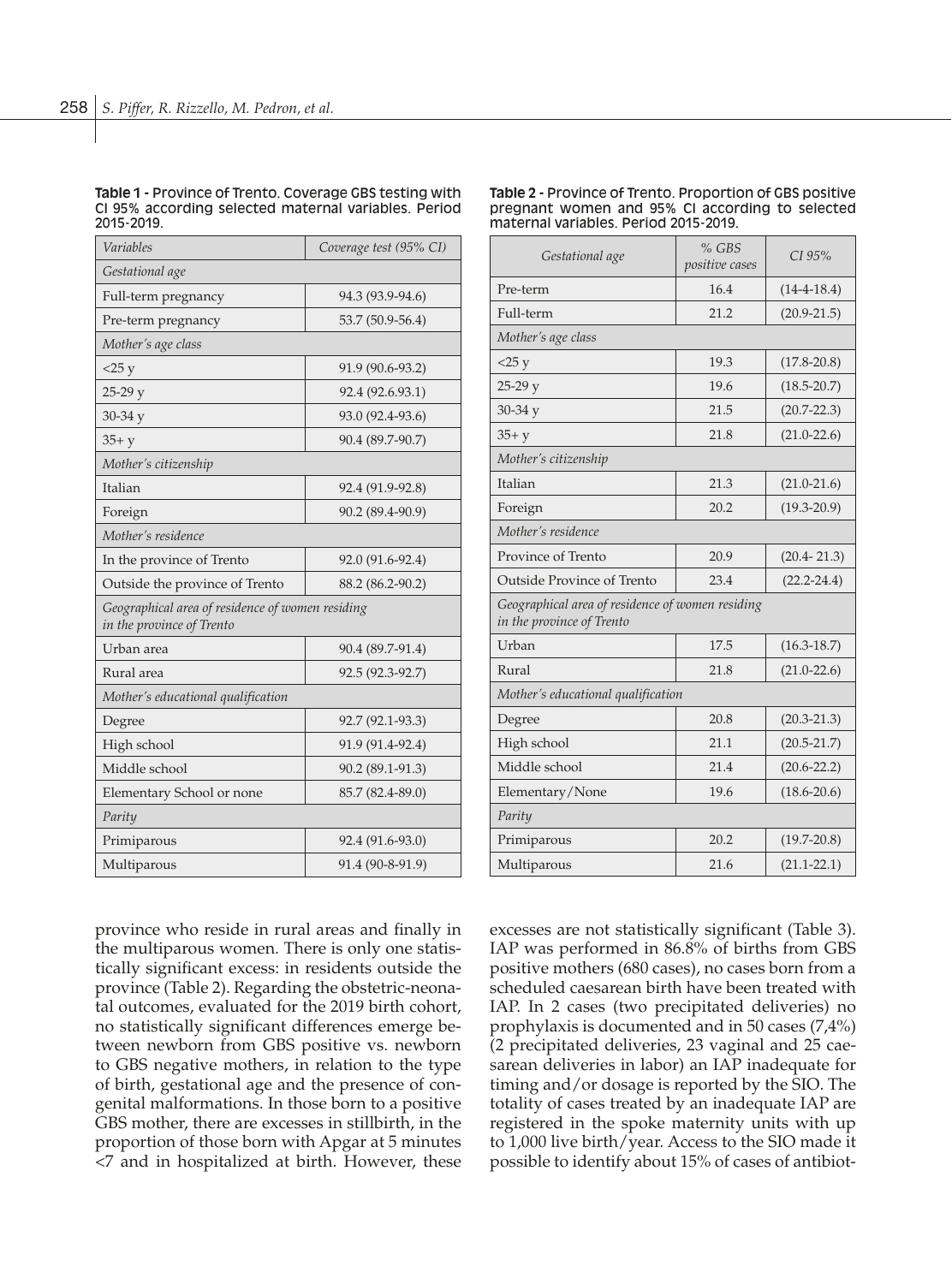| Parameters                                 | Newborn to GBS positive mothers (783 cases) | Newborn to GBS negative mothers (3,430 cases) |  |  |
|--------------------------------------------|---------------------------------------------|-----------------------------------------------|--|--|
| Delivery mode                              |                                             |                                               |  |  |
| Vaginal                                    | 79.2%                                       | 77.1%                                         |  |  |
| Scheduled caesarean section                | 11.0%                                       | 12.0%                                         |  |  |
| Caesarean delivery in labor                | 3.4%                                        | 5.0%                                          |  |  |
| Operative vaginal delivery                 | 6.1%                                        | 5.6%                                          |  |  |
| Kristeller                                 | 0.5%                                        | $0.2\%$                                       |  |  |
| Pre-term newborn                           | 3.9%                                        | 5.2%                                          |  |  |
| Stillbirth                                 | 3.8/1.000                                   | 1.3/1.000                                     |  |  |
| Congenital anomalies                       | 1.3/1.000                                   | 4.0/1000                                      |  |  |
| Average birth weight                       | 3290 g                                      | 3303 g                                        |  |  |
| Low birth weight $\left( < 2500 g \right)$ | 3.4%                                        | 5.1%                                          |  |  |
| Apgar 5 min <7                             | 2.0%                                        | 1.5%                                          |  |  |
| Hospitalization at birth                   | 13.9%                                       | 11.6%                                         |  |  |
| Exclusive maternal breastfeeding           | 82.6%                                       | 81.1%                                         |  |  |

**Table 3 -** Province of Trento. Obstetric-neonatal outcomes in newborn to GBS positive mothers vs newborn to GBS negative mothers. Birth cohort 2019.

ic prophylaxis that were not reported in the HDA. Postnatal evaluation of 783 live births from a GBS positive mother identified 3 cases of early neonatal GBS infection (two males and one female) and no cases of late neonatal infection. These three cases were inadequately treated with ampicillin. These three cases were born at term, two of which were from an Italian mother and one from a foreign one. The observed incidence of neonatal GBS infection over the whole series of live births is 0.71/1,000 (95% CI 0.56-0.86), 0.68/1000 (CI 95% 0.55-0.79) in Italians and 1.07/1000 (95% CI 0.45- 1.65) in foreigners. The cases were transferred to the Neonatal Intensive Care Unit of the Santa Chiara Hospital in Trento, treated effectively and discharged at home, after an average hospital stay of 8 days.

# **n** DISCUSSION

The BAC represents, in Italy, a current mandatory information flow on assistance in pregnancy and childbirth with respect to which the individual regions/autonomous provinces have the opportunity to collect data on additional variables other than those provided for by the ministerial model [23]. In the province of Trento, Italy, for about 20 years, data on serological screening and bacteriological tests for infections in pregnancy have been collected through the BAC. This allows an assessment by area rather than by centers, similarly to what has already been reported, for the Italian level, in the Emilia-Romagna region. An overall report on the surveillance of infections in pregnancy through the BAC in the province of Trento, for the period 2007-2014, was provided by our previous study [24]. However, this study represents our first in-depth evaluation of GBS infection in pregnancy. As with all current flows, it must be assumed that the prevalence estimates of any condition may be affected by the level of completeness and accuracy of the data recording in the BAC, an instrument whose aims are not primarily those of research and in particular of clinical research. In the province of Trento, however, we also have the opportunity to have the SIO which allows on the one hand to validate the data transmitted by the BAC and on the other to retrieve analytical information relating to both the mother and the newborn and which as such are not subject to ordinary registration in the BAC. The combined use of these tools can therefore be of help both in the epidemiological field and in the field of clinical research. The adopted linkage procedures between current flows are unfortunately not inferable to the national level due to regulatory limits relating to data confidentiality assurance. However, the use of the SIO remains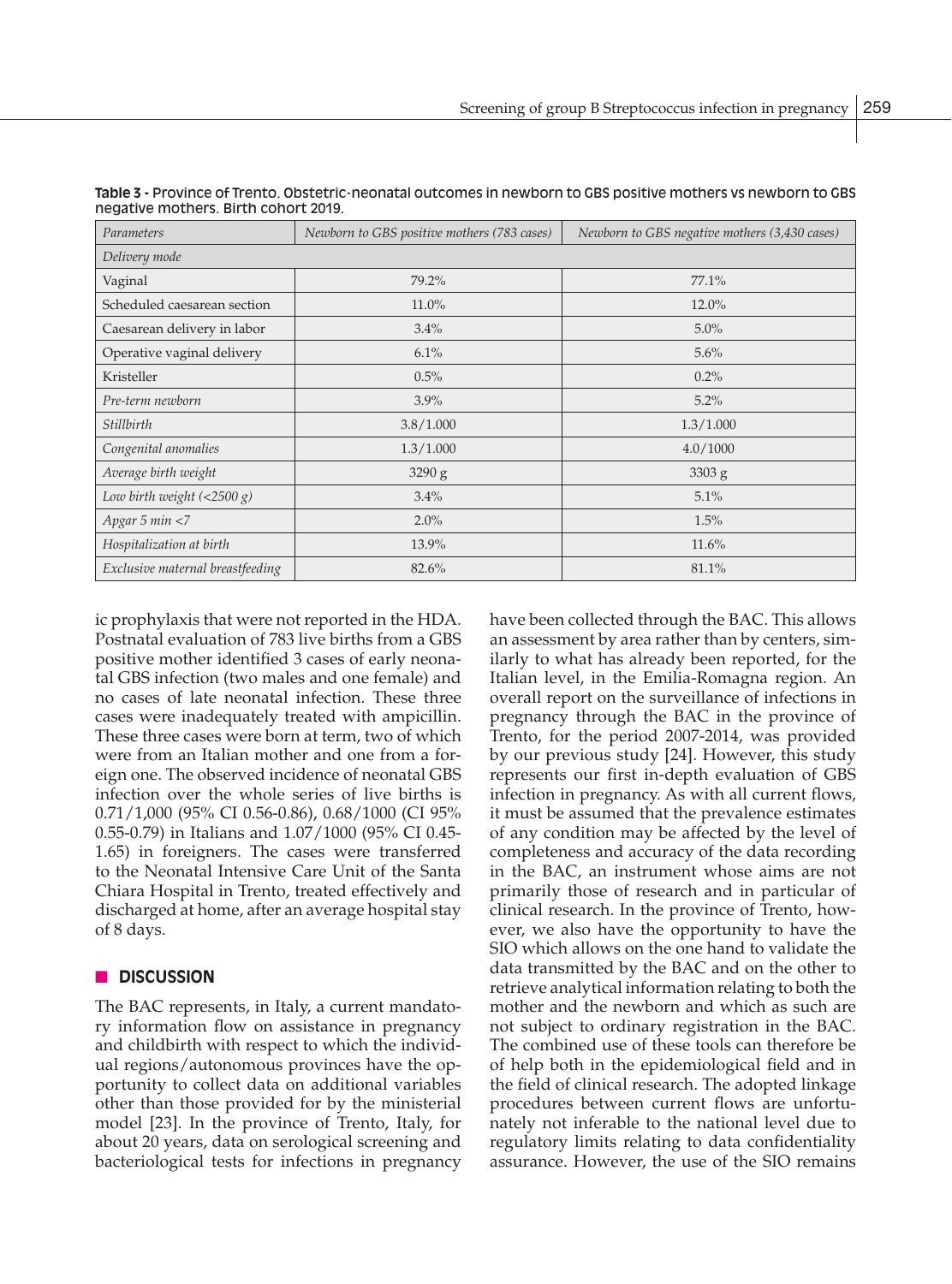onerous, considering that it does not allow data export, but the reading or printing of documents or reports such as the letter of discharge. Given the sensitivity of the data, access to the SIO must also take place in a manner aimed at ensuring the maximum possible confidentiality. The coverage of the GBS testing is, in the period under study, always greater than 90%, a value consistent with what was reported in our previous overall study and, as regards specifically the GBS, higher than that reported by a previous national survey by the National Institute of Health and other regional studies [3, 5, 24, 25]. Coverage of GBS testing is higher in term births and in spoke maternity units, as reported by a previous Italian work [5]. This latter aspect could be explained by a possible greater availability of time by the operators of the maternity units in spoke centers. The test coverage also varies in relation to some socio-demographic characteristics of pregnant women. The data may express the existence of some inequality in access to the test even if, the variability in coverage for at least some of the covariates analyzed, could be more the result of some deficiency in recording the data in the BAC than the expression of a real difference. Differences in test coverage may also be due to clinical characteristics of the pregnant women which cannot be registered by the BAC. The prevalence of GBS positive pregnant women stands at 21%, a constant value over the study period and consistent with our previous overall study [24]. The prevalence of GBS positive cases appears to be higher than that reported by previous Italian studies, and which is between 7.9- 19.7, although substantially in line with European studies [4, 5, 26-30]. The prevalence of positive cases increases with the age of pregnant women but in any case, the distribution of positivity for the analyzed covariates does not show statistically significant differences, as per previous Italian study [31]. The higher positivity reported in pregnant women residing outside the province of Trento could be entirely coincidental, also considering the scarce consistency of this series. With regard to obstetric-neonatal outcomes, assessed on the basis of data from BAC, no significant differences emerge between those born to positive and negative GBS mothers. In the first category there are excesses regarding stillbirth and hospitalization at birth, but these are not statistically significant, as reported by previous Italian studies [3-5]. IAP was carried out in about 87% of the births from a GBS positive mother and this estimate was made possible by having the data from the SIO, taking also into account the under-registration and sometimes inaccurate registration of this data in the HDA database. The proportion of subjects receiving IAP appears to be higher than that reported by previous Italian studies [3, 5, 32- 34]. IAP is not carried out in scheduled caesarean births, due to the very low risk of transmission of GBS to the fetus/newborn and this is recorded in all provincial maternity units [22]. However, a similar homogeneity between maternity units does not appear if the adequacy of the IAP is considered. In 7.4% of the births of GBS positive mothers with indication for IAP, the SIO allows to document an inadequacy of the treatment either for dosage or for duration/timing of the infusion. All these cases are concentrated in the peripheral maternity units or spoke centers, where, moreover, the coverage of the GBS colonization test is higher. However, the proportion of inadequate IAP reported in our study seems lower than that reported by other previous Italian studies [3, 32, 33]. The 3 documented cases of early neonatal GBS infection provide an incidence equal to 0.71/1,000 live births, a value that is slightly higher, but still in line with the values reported by previous Italian and international studies [2, 3, 5, 34-38]. In all three of these cases, born in peripheral maternity units, IAP was inadequate. This leads to reiterating the importance of the adequacy of IAP for the purpose of preventing neonatal GBS disease, in particular early onset disease [2, 32, 39]. Given the use of IAP, a possible risk of induction of resistance and an increase in neonatal infections by bacteria other than GBS remains to be considered in any case [2, 15, 40]. In conclusion, the local availability of current information flows, used in an integrated way, can facilitate an assessment of the quality of care and indicate areas with priority for intervention. Our study would indicate the need to homogenize the IAP protocol among the maternity units. A real ability to evaluate the efficiency and effectiveness of healthcare services cannot be achieved without enhancing the current healthcare information flows and improving collaboration between clinical areas and epidemiology services. Periodic checks of the management criteria and of the outcomes of infections in pregnancy would be de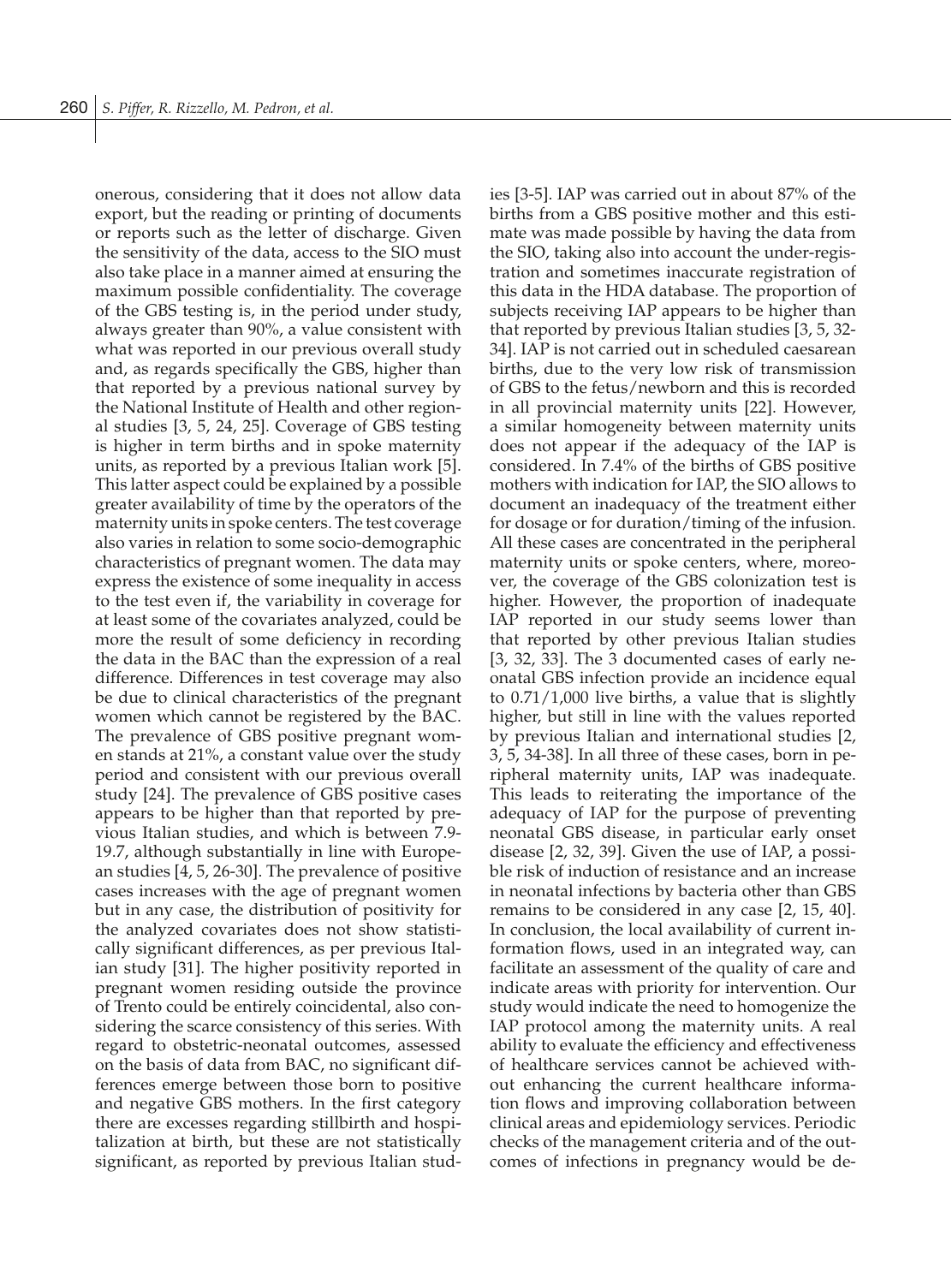sirable. These could become more relevant if the registration of infections in pregnancy through the BAC also took place in other regions.

# **Conflicts of interest**

None

# **Funding**

None

# n **REFERENCES**

[1] Schuchat A. Group B streptococcus. *Lancet.* 1999; 353, 51-6.

[2] Puopolo KM, Lynfield R, Cummings J. Committee on Fetus and Newborn, Committee on InfectiousDiseases Management of Infants at Risk for Group B Streptococcal Disease. *Pediatrics.* 2019; 144 (2), e20191881.

[3] De Luca C, Buono N, Santillo V, et al. Screening and management of maternal colonization with Streptococcus agalactiae: an Italian cohort study. *J Matern Fetal Neonatal Med*. 2016; 29 (6), 911-5.

[4] Puccio G, Cajozzo C, Canduscio LA, et al. Epidemiology of Toxoplasma and CMV serology and of GBS colonization in pregnancy and neonatal outcome in a Sicilian population. *Ital J Pediatr.* 2014; 40,23.

[5] Berardi A, Di Fazzio G, Gavioli S, et al. Universal antenatal screening for group B streptococcus in Emilia-Romagna. *J Med Screen.* 2011; 18 (2), 60-4.

[6] Ji W, Zhang L, Guo Z, et al Colonization prevalence and antibiotic susceptibility of Group B Streptococcus in pregnant women over a 6-year period in Dongguan, China. *PLoS One.* 2017; 12 (8): e0183083.

[7] Khalil MR, Uldbjerg N, Thorsen PB, Møller JK. Intrapartum PCR assay versus antepartum culture for assessment of vaginal carriage of group B streptococci in a Danish cohort at birth. *PLoS One*. 2017; 12 (7), e0180262.

[8] Wollheim C, Sperhacke RD, Fontana SKR, et al. Group B Streptococcus detection in pregnant women via culture and PCR methods. *Rev Soc Bras Med Trop*. 2017; 50 (2),179-83.

[9] Chaudhary M, Rench MA, Baker CJ, Singh P, Hans C, Edwards MS. Group B Streptococcal Colonization Among Pregnant Women in Delhi, India. *Pediatr Infect Dis J.* 2017; 36 (7), 665-9.

[10] Li YP, Kuok CM, Lin SY, et al. Group B streptococcus antimicrobial resistance in neonates born to group B Streptococcus-colonized mothers: Single-center survey. *J Obstet Gynaecol Res.* 2016; 42 (11), 1471-5.

[11] Naumkina EV, Abrosimova OA, Pakhalkova EV, et al. The infection induced by streptococcus of serogroup B in pregnant women, puerpera and newborns. *Klin Lab Diagn*. 2016; 61 (2), 107-10.

[12] Dermer P, Lee C, Eggert J, Few B. A history of neo-

natal group B streptococcus with its related morbidity and mortality rates in the United States. *J Pediatr Nurs*. 2004; 19 (5), 357-63.

[13] Dinsmoore MJ. Group B Streptococcus. In Queenan JT, Spong CY, Lockwood CJ (eds). Protocols for High Risk Pregnancies. Sixth Edition Wiley-Blackwell 2015 Pp 251-259.

[14] Steer PJ, Plumb J. Myth: Group B streptococcal infection in pregnancy: comprehended and conquered. *Semin Fetal Neonatal Med*. 2011; 16 (5), 254-8.

[15] Berardi A, Cattelani C, Creti R, et al. Group B streptococcal infections in the newborn infant and the potential value of maternal vaccination. *Expert Rev Anti Infect Ther*. 2015; 13 (11), 1387-99.

[16] Centers for Disease Control and Prevention. Prevention of perinatal group B streptococcal disease: a public health perspective. 1996; 45 (31), 1-24.

[17] Schrag S, Gorwitz R, Fultz-Butts K, Schuchat A. Prevention of perinatal group B streptococcal disease. Revised guidelines from CDC. *MMWR Recomm Rep*. 2002; 51 (RR-11), 1-22.

[18] Verani JR, McGee L, Schrag SJ. Division of Bacterial Diseases, National Center for Immunization and Respiratory Diseases, Centers for Disease Control and Prevention (CDC). Prevention of perinatal group B streptococcal disease--revised guidelines from CDC, 2010. *MMWR Recomm Rep.* 2010; 59 (RR10) 1-36.

[19] Prevention of Group B Streptococcal Early-Onset Disease in Newborns: ACOG Committee Opinion, Number 797. *Obstet Gynecol.* 2020; 135: e51.

[20] Schrag SJ, Zell ER, Lynfield R, et al; Active Bacterial Core Surveillance Team. A population-based comparison of strategies to prevent early-onset group B streptococcal disease in neonates. *N Engl J Med.* 2002; 347 (4), 233-9.

[21] Sistema Nazionale Linee Guida. Gravidanza fisiologica. N.20, 2014. Available at http://www.snlg-iss.it. Last accessed 2-10-2022.

[22] Ramus RM, McIntire DD, Wendel GD Jr. Antibiotic chemoprophylaxis for group B strep is not necessary with elective cesarean section at term. *Am J Obstet Gynecol-* 1999; 180, S85

[23] Ministero della Salute. Il Certificato di Assistenza al Parto. DM 16 luglio 2001, n. 349.

[24] Dalmartello M, Parazzini F, Pedron M, et al. Coverage and outcomes of antenatal tests for infections: a population based survey in the Province of Trento, Italy. *J Matern Fetal Neonatal Med*. 2019; 32 (12), 2049-55.

[25] Creti R. (Ed.). Infezioni neonatali precoci e tardive da streptococco di gruppo B in Italia. Roma: Istituto Superiore di Sanità; 2011. (Rapporti ISTISAN 11/7).

[26] Busetti M, D'Agaro P et al. Group B streptococcus prevalence in pregnant women from North-Eastern Italy: advantages of a screening strategy based on direct plating plus broth enrichment. *J Clin Pathol.* 2007; 60, 1140-3.